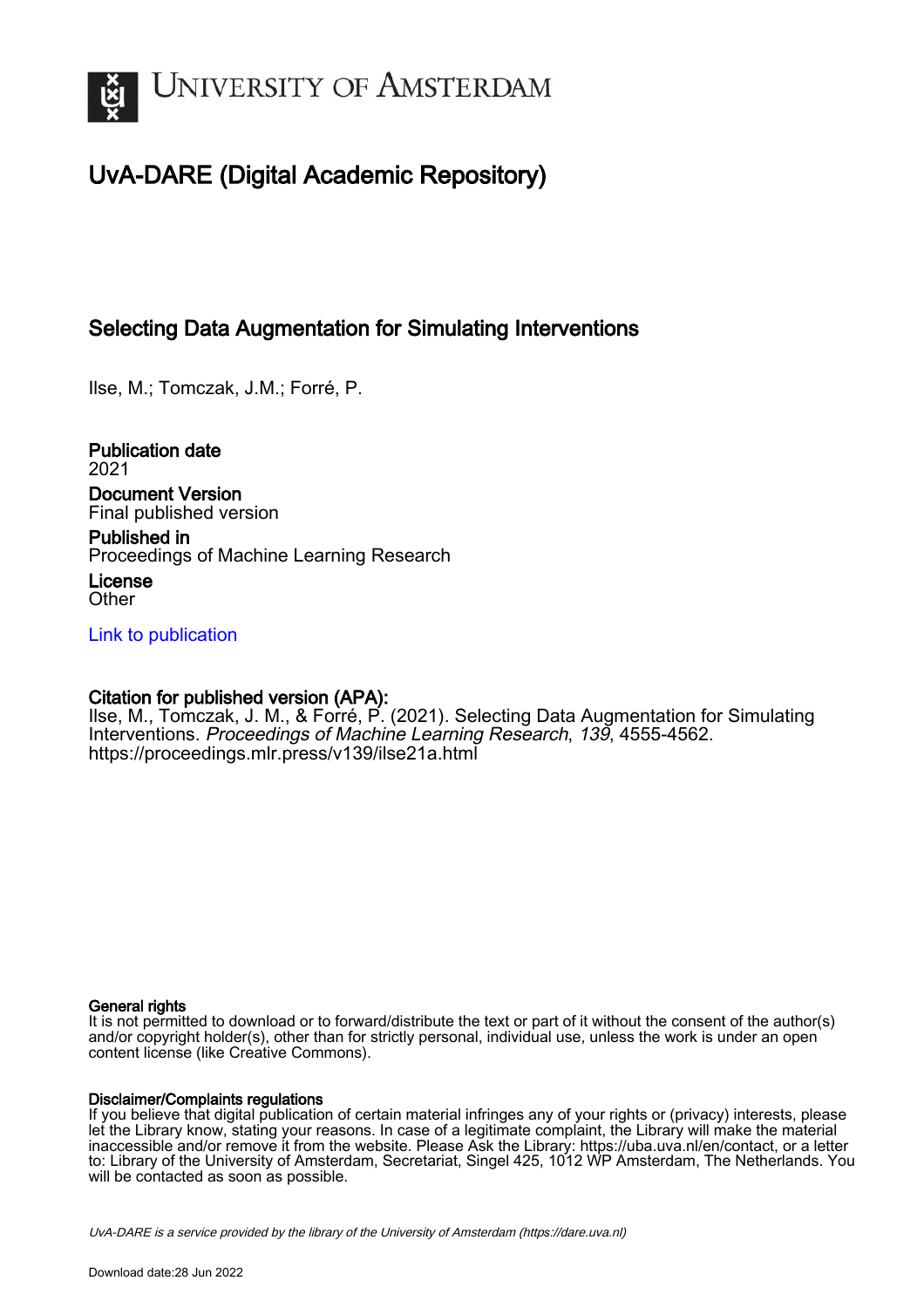# Selecting Data Augmentation for Simulating Interventions

Maximilian Ilse  $^1\;$  Jakub M. Tomczak  $^2\;$  Patrick Forré  $^1\;$ 

## Abstract

Machine learning models trained with purely observational data and the principle of empirical risk minimization (Vapnik, 1992) can fail to generalize to unseen domains. In this paper, we focus on the case where the problem arises through spurious correlation between the observed domains and the actual task labels. We find that many domain generalization methods do not explicitly take this spurious correlation into account. Instead, especially in more application-oriented research areas like medical imaging or robotics, data augmentation techniques that are based on heuristics are used to learn domain invariant features. To bridge the gap between theory and practice, we develop a causal perspective on the problem of domain generalization. We argue that causal concepts can be used to explain the success of data augmentation by describing how they can weaken the spurious correlation between the observed domains and the task labels. We demonstrate that data augmentation can serve as a tool for simulating interventional data. We use these theoretical insights to derive a simple algorithm that is able to select data augmentation techniques that will lead to better domain generalization.

### 1. Introduction

Despite recent advancements in machine learning fueled by deep learning, studies like Azulay & Weiss (2019) have shown that deep learning methods may not generalize to inputs from outside of their training distribution. In safety-critical fields like medical imaging, robotics and, selfdriving cars, however, it is essential that machine learning models are robust to changes in the environment. Without the ability to generalize, machine learning models cannot be safely deployed in the real world.

In the field of domain generalization, one tries to find a representation that generalizes across different environments, called *domains*, each with a different shift of the input. This problem is especially challenging when changes in the domain are spuriously associated with changes in the actual task labels. This can, for instance, happen when the data gathering process is biased. An example is given by Arjovsky et al. (2019): If we consider a dataset of images of cows and camels in their natural habitat, then there is a strong correlation between the type of animal and the landscape in the image, e.g., a camel standing in a desert. If we now train a machine learning model to predict the animal in a given image, the model is prone to exploit the spurious correlation between the type of animal and the type of landscape. As a result, the model can fail to recognize a camel standing in a green pasture or a cow standing in a desert.

In recent years, a large corpus of methods designed to learn representations that will generalize across domains has been formulated. While the proposed methods are able to achieve good results on a variety of domain generalization benchmarks, the majority of them lack a theoretical foundation. In the worst-case scenario, these methods enforce the wrong type of invariance, as proven in Appendix A.6.1 . Interestingly, we find that especially in more applied fields, like medical imaging and robotics, researchers have found a practical way of dealing with the spurious correlation between domains and the actual task. Data augmentation in combination with Empirical Risk Minimization (ERM) (Vapnik, 1992) is used to enforce invariance of the machine learning model with respect to changes in the domain. Hereby, prior knowledge is used to guide the selection of appropriate data augmentation. In Appendix A.7.1, we give a detailed summary of two successful applications of data augmentation in the context of domain generalization.

However, the success of data augmentation is often described in vague terms like 'artificially expanding labeled training datasets' (Li, 2020) and 'reduce overfitting' (Krizhevsky et al., 2012). In this paper, we present a causal perspective on data augmentation in the context of domain generalization and contribute to the field in the following manner:

• First, we introduce the concept of *interventionaugmentation equivariance* that formalizes the rela-

 $E$ qual contribution <sup>1</sup>Amsterdam Machine Learning Lab, University of Amsterdam <sup>2</sup>Computational Intelligence Group, Vrije Universiteit Amsterdam. Correspondence to: Maximilian Ilse <m.ilse@uva.nl>.

*Proceedings of the*  $38<sup>th</sup>$  *International Conference on Machine Learning*, PMLR 139, 2021. Copyright 2021 by the author(s).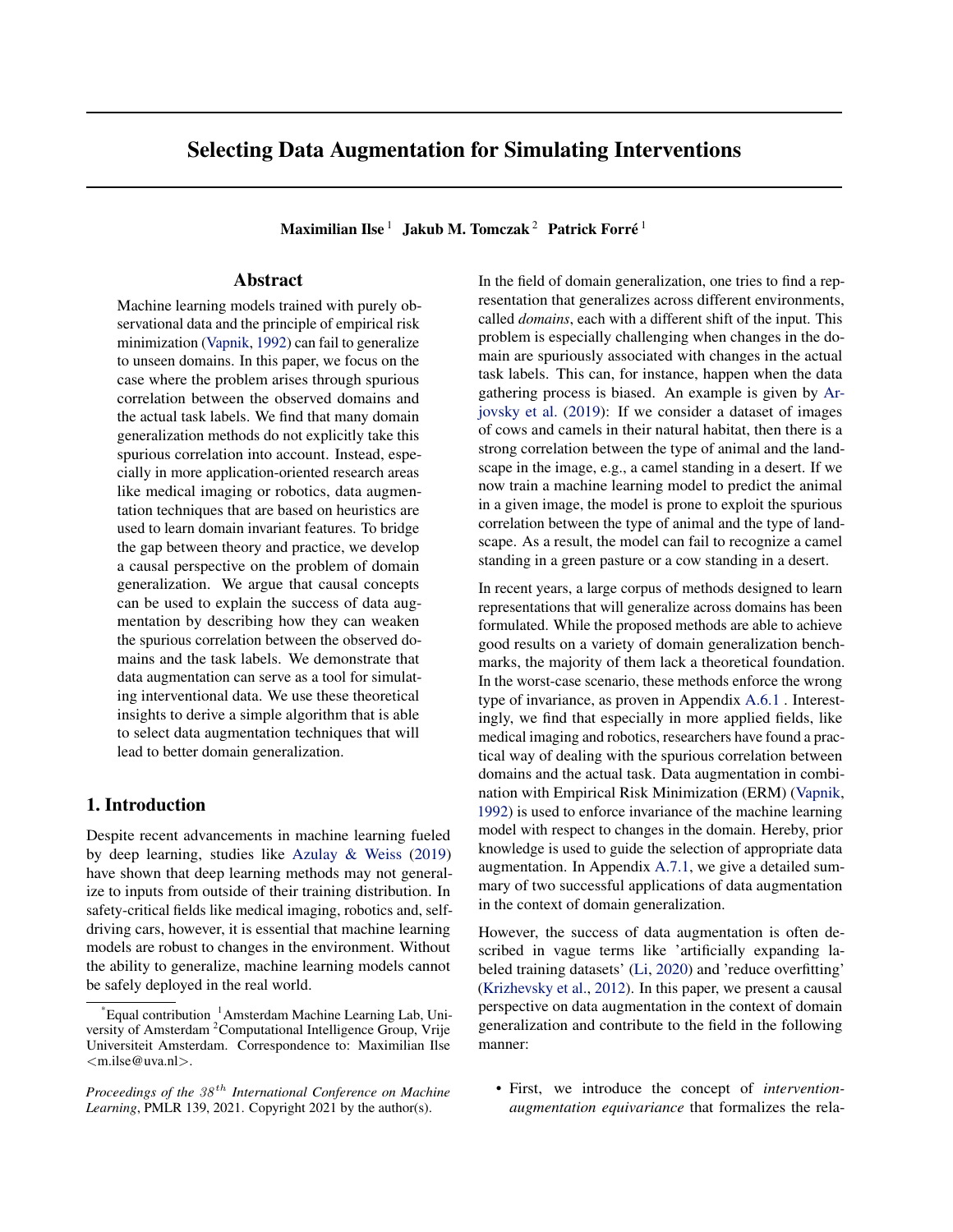<span id="page-2-0"></span>tionship between data augmentation and interventions on features caused by the domain. We show that if intervention-augmentation equivariance holds we can use data augmentation to successfully simulate interventions using only observational data.

• Second, we derive a simple algorithm that is able to select data augmentation techniques from a given list of transformations. We compare our approach to a variety of domain generalization methods on three domain generalization benchmarks. We demonstrate that we are able to consistently outperform all other methods.

#### 2. Method

#### 2.1. Domain generalization

We first formalize the problem of domain generalization following the notations used in Muandet et al. (2013). We assume that during training we have access to samples  $S$ from N different domains, where  $S = \{S^{d=i}\}_{i=1}^N$ . From each domain  $n_i$  samples  $S^{d=i} = \{(x_k^{d=i}, y_k^{d=i})\}_{k=1}^{n_i}$  are included in the training set. The training data is represented as tuples of the form  $(x, y, d)$  sampled from the observational distribution  $p(x, y, d)$ . The goal of domain generalization is to develop machine learning methods that generalize well to unseen domains. In order to test the ability of a machine learning model to generalize, we use samples  $S^{d=N+1}$  from a previously unseen test domain  $d = N + 1$ .

In this paper, we are interested in the general case where the observed domains  $d$  and targets  $y$  are spuriously correlated in the training dataset, i.e., where we might have  $p(y|d =$  $i) \neq p(y|d = j), i, j \in \{1, \ldots, N\}$ . Since the correlation between  $d$  and  $y$  is assumed to be spurious, it does not necessarily hold for the test domain  $d = N + 1$ .

#### 2.2. Domain generalization and data augmentation from a causal perspective

For readers unfamiliar with the concepts of causality, a brief introduction of the causal concepts that are used throughout this paper can be found in Appendix A.5. For an in-depth introduction please see Pearl (2009) or Peters et al. (2017).

First, we introduce a Structural Causal Model (SCM) in order to describe what we believe in many cases reflects the underlying causal structure of domain generalization problems. The SCM is shown in Figure 1 (right) where  $c$  is a hidden confounder (and a exogenous variable),  $d$ the domain,  $y$  the target,  $h_d$  high-level features, e.g., color and orientation, caused by  $d$ ,  $h_y$  high level-features, e.g., shape and texture, caused by  $y$ , and  $x$  the input. We omit including noise variables for clarity. The corresponding Directed Acyclic Graph (DAG) is shown in Figure 1 (left), where a grey node means the variable is observed and a



Figure 1. DAG and SCM with a hidden confounder.

white node corresponds to a latent (unobserved) variable. The presented DAG is similar to the ones constructed in Subbaswamy & Saria (2019) and Castro et al. (2019). In Figure 1, the node  $c$  is a hidden confounder. The hidden confounder c opens up a backdoor path (a non-causal path)  $d \leftarrow c \rightarrow y$  (Pearl, 2009). This path allows d to enter y trough the back door.

As a result, the domain  $d$  and the target  $y$  are in general no longer independent,  $p(y, d) \neq p(y)p(d)$ . Since the highlevel features,  $h_d$  are children of d, they are spuriously correlated with y as well, i.e.,  $h_d$  becomes predictive of y. We now assume that we train a machine learning model using ERM (Vapnik, 1992) and observational data generated from the DAG in Figure 1. The task is to predict  $y$  from  $x$ , which itself is anti-causal. Since  $d$  and  $y$  are correlated, it is likely that the machine learning model will rely on all high-level features  $h_d$  and  $h_y$  to predict y. Furthermore, we assume that the correlation of  $d$  and  $y$  is spurious. Therefore, it will not hold in general and will break under intervention. A machine learning model relying on high-level features  $h_d$ that are caused by  $d$  is thus likely to generalize poorly to unseen domains. Returning to our introductory example of classifying animals in images, the hidden confounder can be used to model the fact that there is a common cause for the type of animal and the landscape in an image. For example, the confounder could be the country in which a particular image was taken, e.g., in Switzerland we are more likely to see a cow standing in a green pasture than a camel or a desert.

#### 2.3. Simulating interventions

One possible approach to deal with the spurious correlations between d and y is to perform an intervention on d. Such an intervention would render  $d$  and  $y$  independent, i.e.,  $p(y|\text{do}(d)) = p(y)$ . In Figure [2](#page-4-0) (left), we see the same DAG as in Figure 1 but after we intervened on d. We find that in Figure [2](#page-4-0) (left) there is no more arrow connecting the hidden confounder  $c$  and the domain  $d$ . The backdoor path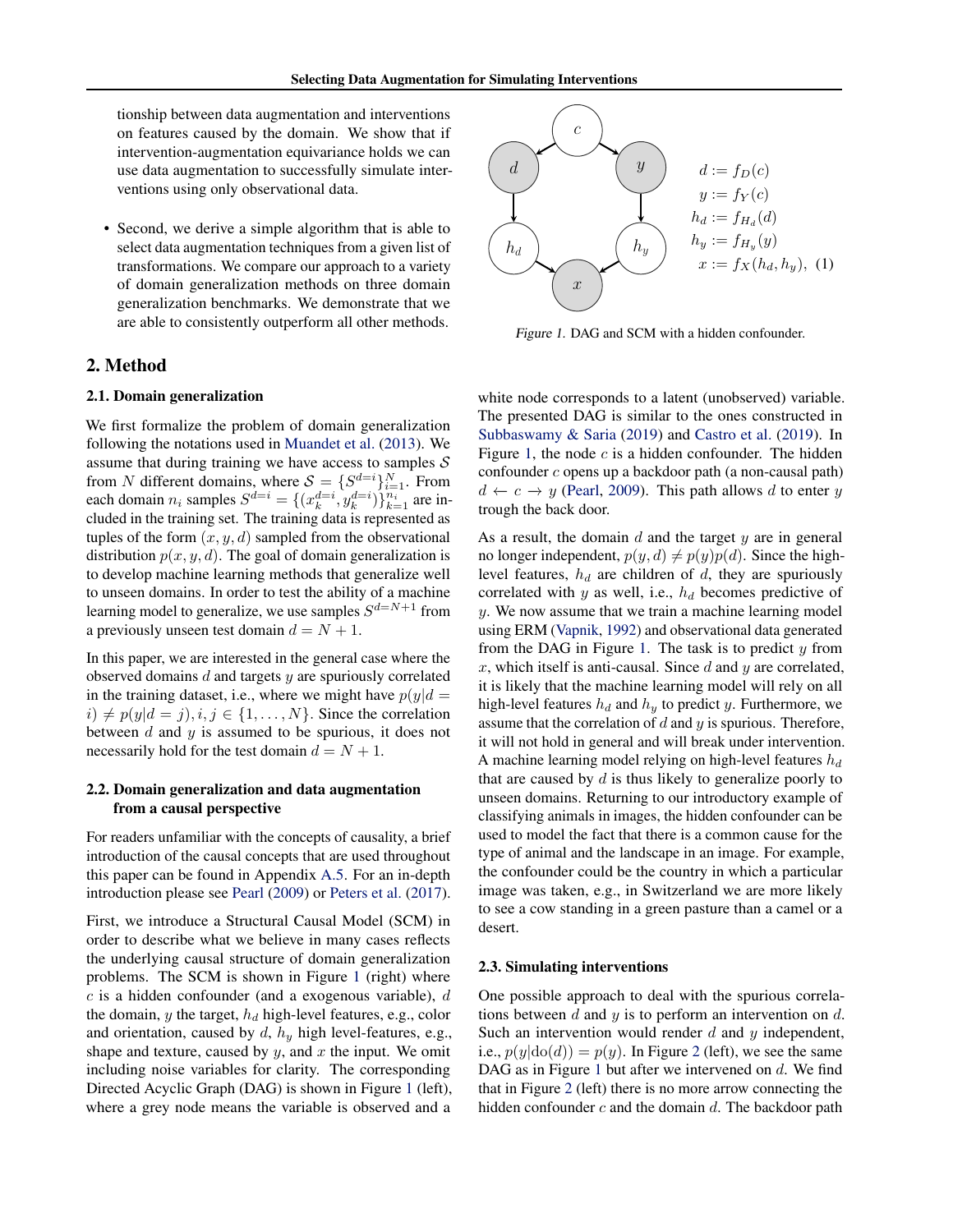<span id="page-3-0"></span> $d \leftarrow c \rightarrow y$  has vanished. In the examples of animals and landscapes, to intervene on the domain  $d$  (the landscape), we would have to physically move a cow to a desert. It becomes apparent that the interventions have to happen in the real world and are not operations on the already gathered observational data. In the majority of domain generalization problems, it will not be feasible to collect new data with specific interventions.

In Figure [2](#page-4-0) (center) we present a second way of addressing the problem of correlated variables  $d$  and  $y$ . In theory one could perform an intervention on all high-level features  $h_d$ , i.e.,  $do(h_d)$ , since d affects x only indirectly via  $h_d$ , in our example  $h_d$  could represent the colors and textures of the landscapes. Again, an intervention like this would need to happen during the data collection process in the real world, e.g., by moving sand to a pasture.

However, we argue that in certain cases we can simulate data from the interventional distribution  $p(x, y | do(h_d))$  using data augmentation in combination with observational data. For example, we could randomly perturb the colors in the animal images. This type of augmentation simulates a noise intervention on  $h_d$ , i.e.,  $dofh_d = \xi$ ), where  $\xi$  is sampled from a noise distribution  $N_{\xi}$  (Peters et al., 2016).

In theory, we could intervene on  $h_d$  by setting  $h_d$  to a fixed value, instead of performing a noise intervention. However, in order to simulate data from such an interventional distribution using data augmentation, we would require  $h_d$  to be observed, which we argue is generally not the case. In Appendix A.7.1, we describe that there exist data augmentation methods that try to infer  $h_d$  for each sample x before setting  $h_d$  to a fixed value for all samples, yet these augmentations seem to perform worse than randomly sampled augmentations.

By augmenting only high-level features  $h_d$  that are caused by  $d$  we guarantee that the target  $y$  and features  $h_y$  are unchanged. After data augmentation the pairs  $(x_{\text{aug}}, y)$  should closely resemble samples from the interventional distribution  $p(x, y | do(h_d))$ . In Figure [2](#page-4-0) (right) we see that we only require observational data from the DAG without any interventions. While each augmented sample  $x_{\text{aug}}$  individually can be seen as a counterfactual, we argue that we effectively marginalize over the counterfactual distribution by generating a multitude of augmented samples  $x_{\text{aug}}$  from each x. We argue that for correctly chosen data augmentation we cannot distinguish the data generated by any of the three models in Figure [2.](#page-4-0)

If we want to choose data augmentation  $x_{\text{aug}} = \text{aug}(x)$ , as a transformation  $\text{aug}(\cdot)$  applied to observed data x, such that it simulates an intervention on the high-level features  $h_d$  caused by  $d$ , one needs to make assumption about the causal data generating process. Formally, we require that

augmenting the data x to  $x_{\text{aug}} = \text{aug}(x)$  commutes with an intervention  $dof (h_d)$  prior to the data generation. We call this *intervention-augmentation equivariance*. In more formal detail, assume that we have the causal process from Equation [1:](#page-2-0)  $x := f_X(h_d, h_y)$ . Then augmenting x via  $\text{aug}(\cdot)$  does:

$$
x_{\text{aug}} = \text{aug}(x)
$$
  
= 
$$
\text{aug}(f_X(h_d, h_y)).
$$
 (2)

We then say that the causal process  $f_X : \mathcal{H}_d \times \mathcal{H}_y \mapsto \mathcal{X}$ , is *intervention-augmentation equivariant* if for every considered stochastic data augmentation transformation  $\text{aug}(\cdot)$  on  $x \in \mathcal{X}$  we have a corresponding noise intervention  $do(\cdot)$  on  $h_d \in \mathcal{H}_d$  such that:

$$
aug(f_X(h_d, h_y)) = f_X(\text{do}(h_d), h_y).
$$
 (3)

The intervention-augmentation equivariance is expressed as a commutative diagram in Figure [3.](#page-4-0) We argue that by making strong assumptions about the true causal process we need to first identify the high-level features  $h_d$  caused by d. Second, we have to choose data augmentation  $\arg(x)$ that commutes with a corresponding intervention  $d\sigma(h_d)$ under the causal process  $f_X(h_d, h_y)$ . A special case of intervention-augmentation equivariance occurs in the classical case of an G-equivariant map  $f_X$ , where G can be any (semi-)group. For this to hold, we need  $G$  to act on the spaces  $\mathcal{H}_y$ ,  $\mathcal{H}_d$ ,  $\mathcal{X}$ , and we need to make sure that G acts trivially on  $\mathcal{H}_y$ . So any element  $g \in G$  can transform elements  $x \in \mathcal{X}$  into  $g \cdot x \in \mathcal{X}$ , which we will interpret as data augmentation, as demonstrated in Section [4.](#page-6-0) The elements  $g \in G$  also transform  $h_d \in \mathcal{H}_d$  into  $g \cdot h_d \in \mathcal{H}_d$ , which we consider as a special type of intervention. Furthermore,  $h_y \in \mathcal{H}_y$  are assumed to be kept fixed  $g \cdot h_y = h_y$  for all  $g \in G$ . So we put:

$$
do(h_d) := g \cdot h_d,\tag{4}
$$

$$
aug(x) := g \cdot x,\tag{5}
$$

where we assume that the elements  $g \in G$  are randomly sampled from some distribution  $p(g)$  on G. In this setting, any *G-equivariant map*  $f_X$  is then automatically also intervention-augmentation equivariant, as can be seen from:

$$
aug(x) = g \cdot f_X(h_d, h_y) \tag{6}
$$

$$
= f_X(g \cdot h_d, g \cdot h_y) \tag{7}
$$

$$
= f_X(\text{do}(h_d), h_y),\tag{8}
$$

a linear example of intervention-augmentation equivariance can be found in the Appendix.

In general, we find that the majority of frequently used data augmentations can be expressed as simple group actions. For example, randomly rotating the input image  $x$  can be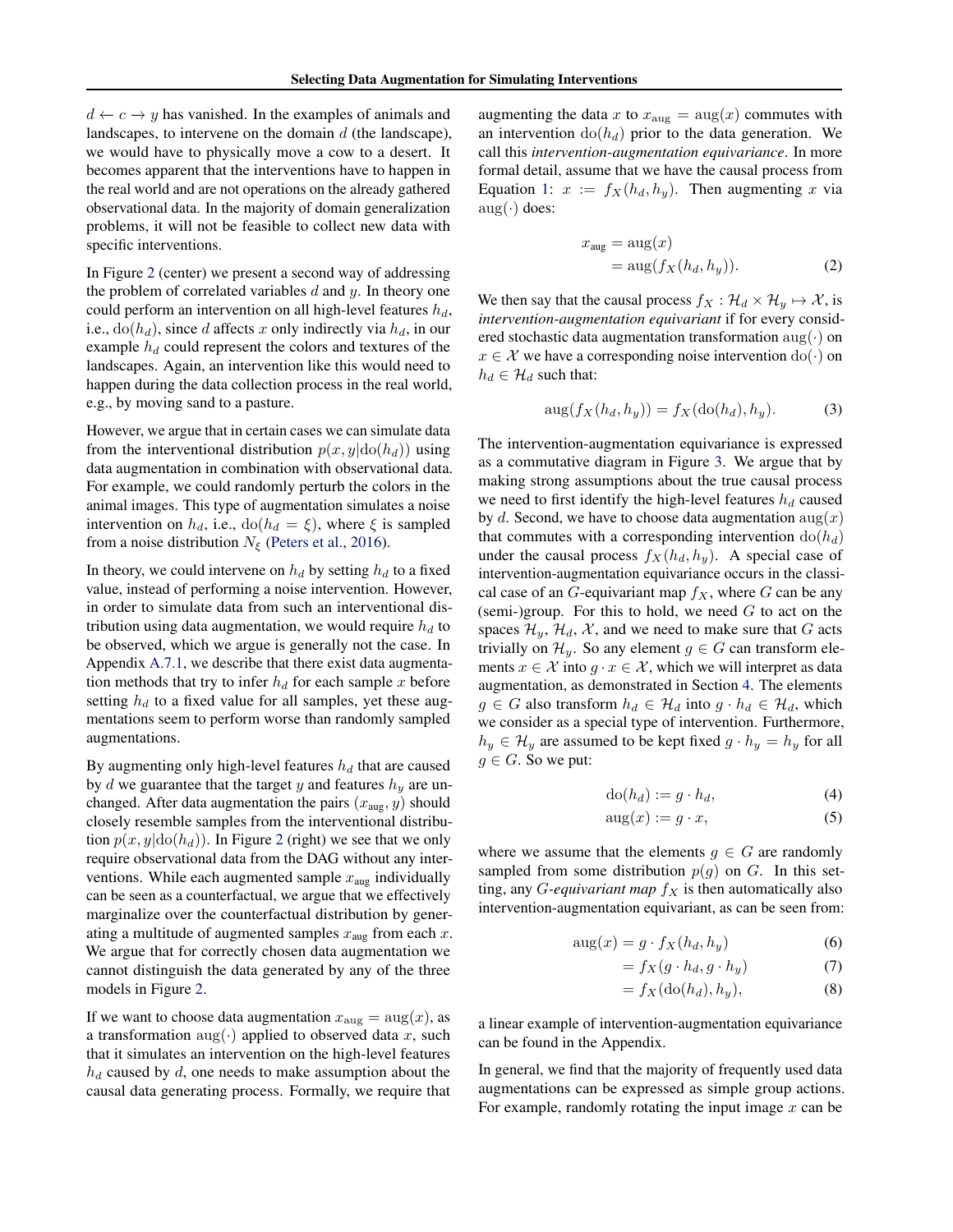<span id="page-4-0"></span>

Figure 2. Left: DAG with hidden confounder after intervention on d. Center: DAG with hidden confounder after intervention on  $h_d$ . Interventional nodes are squared. Right: DAG with hidden confounder plus data augmentation. Note that in the latter case we do not have to intervene on the system that generates the data. Data augmentation should be chosen in a way such that the augmented data simulates data from the center or left DAG.



Figure 3. Intervention-augmentation equivariance expressed in a commutative diagram.

understood as randomly sampling and applying elements  $q$ from the two-dimensional rotation group  $SO(2)$  on the two dimensional pixel grid. Randomly changing the hue of an image x corresponds to randomly sampling and applying elements  $g$  from the two-dimensional rotation group  $SO(2)$ , since hue can be represented as an angle in color space. Applying random permutations to the color channels of an image  $x$  is equivalent to randomly sampling and applying elements  $g$  from permutation group  $S_3$ , in the case of three separate color channels.

#### 2.4. Selecting data augmentations for domain generalization

In Figure 2 (center), we see that if we successfully simulate an intervention on  $h_d$  using data augmentation the arrow from  $d$  to  $h_d$  vanishes. Based on this theoretical insight, we propose an algorithm that is able to select data augmentation techniques that will improve domain generalization, instead of manually choosing them. In the following we will refer to the algorithm as Select Data Augmentation (SDA). Similar to Cubuk et al. (2019), we start with a list of data augmentation techniques including: 'brightness', 'contrast', 'saturation', 'hue', 'rotation', 'translate', 'scale', 'shear', 'vertical flip', and 'horizontal flip'. Since these transformations do not influence each other, they can be tested separately. The hyperparameter for each augmentation can be found in the Appendix. The proposed SDA algorithm consists of three steps:

- 1. We divide all samples from the training domains into a training and validation set.
- 2. We train a classifier to predict the domain  $d$  from input  $x$ . During training, we apply the first data augmentation in our list to the samples of the training set. We save the domain accuracy on the validation set after training. We repeat this step with all data augmentations in the list.
- 3. We select the data augmentation with the lowest domain accuracy averaged over five seeds. If multiple data augmentations lie within the standard error of the selected one they are selected as well, i.e., there is no statistically significant difference between the augmentations.

Intuitively, SDA will select data augmentation techniques that destroy information about  $d$  in  $x$ . From a causal point of view, this is equivalent to weaken the arrow from d to  $h_d$ . In Appendix A.1.1, we perform an ablation study showing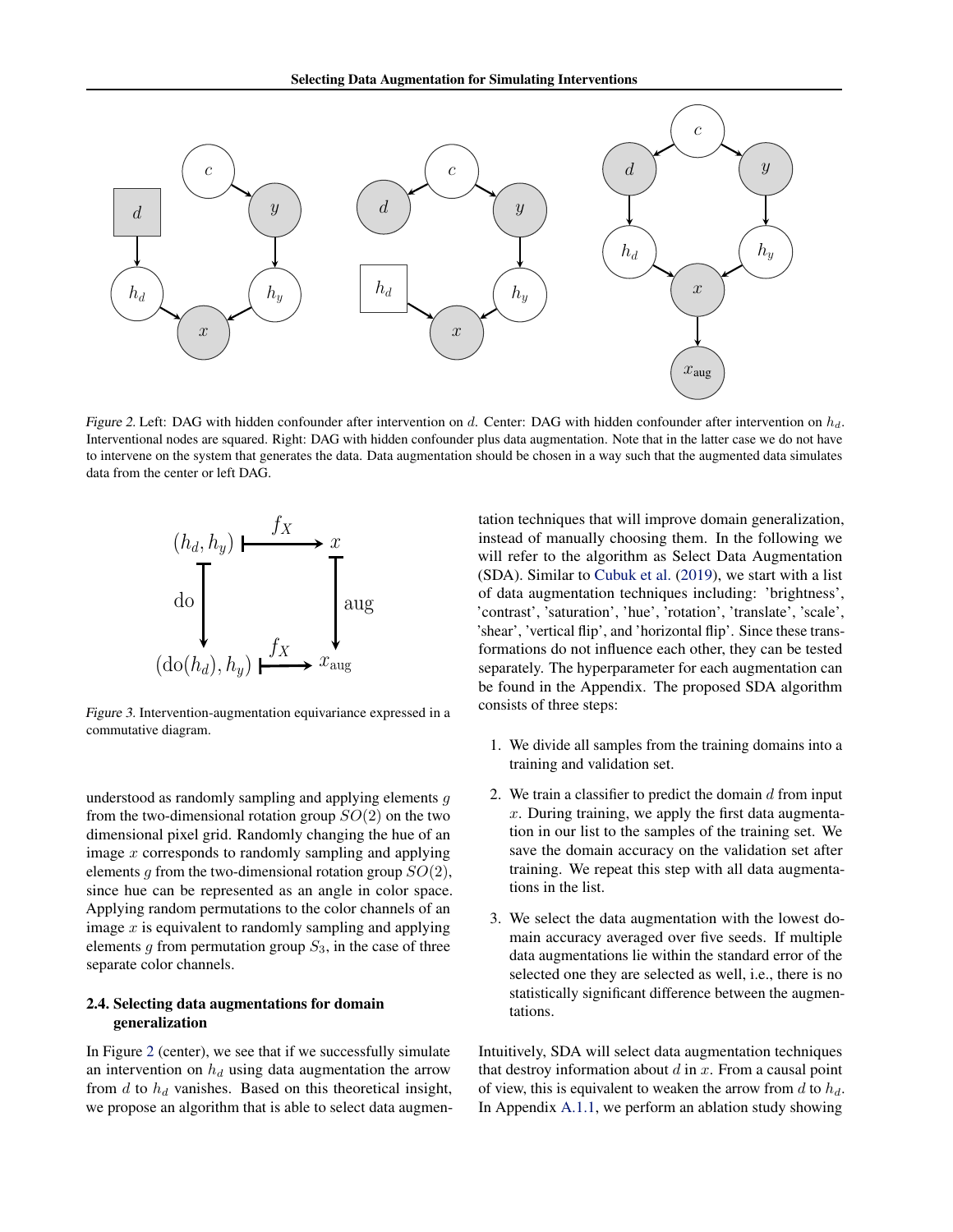that SDA also reliably selects the most suitable data augmentation if the list contains the same augmentation with different hyperparameters.

There is one caveat though. Throughout this entire section, we assume that we are successfully augmenting all highlevel features  $h_d$  caused by d. In a real-world application, we usually have no means to validate this assumption, i.e., we might only augment a subset of  $h_d$ . Furthermore, we might even augment high-level features  $h_y$  that are caused by the target node  $y$ . Nonetheless, we argue there are cases where we still obtain better generalization performance than a machine learning model trained without data augmentation. This may happen in cases where weakening the spurious confounding influence of  $h_d$  on y recovers more of the anti-causal signal for  $y$  than the data augmentation on the features  $h_y$  destroys. We evaluate this hypothesis empirically in Section [4.](#page-6-0)

#### 3. Related work

#### 3.1. Learning symmetries from data

In the previous section, we argue that choosing the right symmetry group for data augmentation relies on prior knowledge, e.g., preselecting a list of transformations to test. While this is a clear practical limitation of our approach, to the best of our knowledge there exist no approaches that are able to learn symmetries from purely observational data. Contemporary approaches like Lagrangian neural networks (Cranmer et al., 2020), graph neural networks (Kipf & Welling, 2017), and group equivariant neural networks (Cohen & Welling, 2016) are enforcing apriori chosen symmetries instead of learning them.

#### 3.2. Understanding data augmentation

Recently, Gontijo-Lopes et al. (2020) develop two measures: affinity and diversity. The measures are used to quantify the effectiveness of existing data augmentation methods. They find that augmentations that have high affinity and diversity scores lead to better generalization performance. While affinity and diversity rely on the iid assumption, we provide an alternative for non-iid datasets. Lyle et al. (2020) investigate how data augmentation can be used to incorporate invariance into machine learning models. They show that while data augmentation can lead to tighter PAC-Bayes bounds, data augmentation is not guaranteed to lead to invariance. In Equation, [3](#page-3-0) we formalize under which condition (namely intervention-augmentation equivariance) data augmentation will lead to invariance.

#### 3.3. Advanced data augmentation techniques

Zhang et al. (2018) introduced a method called mixup that constructs new training examples by linearly interpolating between two existing examples  $(x_i, y_i)$  and  $(x_j, y_j)$ . In Gowal et al. (2019) and Perez & Wang (2017) a Generative Adversarial Network (GAN) is used to perform so-called 'adversarial mixing'. The GAN is able to generate new training examples that belong to the same class  $y$  but have different styles. Furthermore, Perez & Wang (2017) propose a novel method called 'neural augmentation' where they train the first part of their model to generate an augmented image from two training examples with the same class y.

#### 3.4. Causality

In Peters et al. (2016) a method for Invariant Causal Prediction (ICP) is developed. It is built on the assumption that causal features are stable given different experimental settings. Given the complete set of causal features, the conditional distribution of the target variable  $y$  must remain the same under interventions, e.g., change of the domain. Whereas, predictions made by a machine learning model relying on non-causal features are in general not stable under interventions. Recently, Arjovsky et al. (2019) proposed a framework called Invariant Risk Minimization (IRM), that shares the same goal as ICP. In IRM a soft penalty in combination with an ERM term is used to balance the invariance and predictive power of the learned machine learning model. In contrast to ICP, IRM can be used for tasks on unstructured data, e.g., images. However, while both methods (ICP and IRM) try to learn features that are parents of  $y$ , we argue that for the majority of domain generalization problems the task of predicting  $y$  from  $x$  is anti-causal. Therefore we are interested in augmenting only features caused by  $d$ , i.e., the descendants of d, assuming that the remaining features are caused by y. In Arjovsky et al. (2019), they argue that there exists a discrepancy between the true label (part of the true causal mechanism) that caused  $x$  and the annotation produced by human labelers. Learning this 'labeler function' will lead to a good generalization performance, even though it might rely on patterns that are anti-causal or non-causal. In this situation, the IRM objective becomes ineffective.

Heinze-Deml & Meinshausen (2019) introduced the Conditional variance Regularization (CoRe). CoRe uses grouped observations (e.g., training samples with the same class  $y$ but different styles) to learn invariant representations. Samples are grouped by an additional ID variable, which is different from the label  $y$ . We find that in most cases it is difficult to obtain an additional ID variable, e.g., none of the datasets in Section [4](#page-6-0) features such a variable. If no such ID variable exists, CoRe can use pairs of original images and augmented images to learn invariant representations.

While we are focusing on the DAG in Figure [1,](#page-2-0) Bareinboim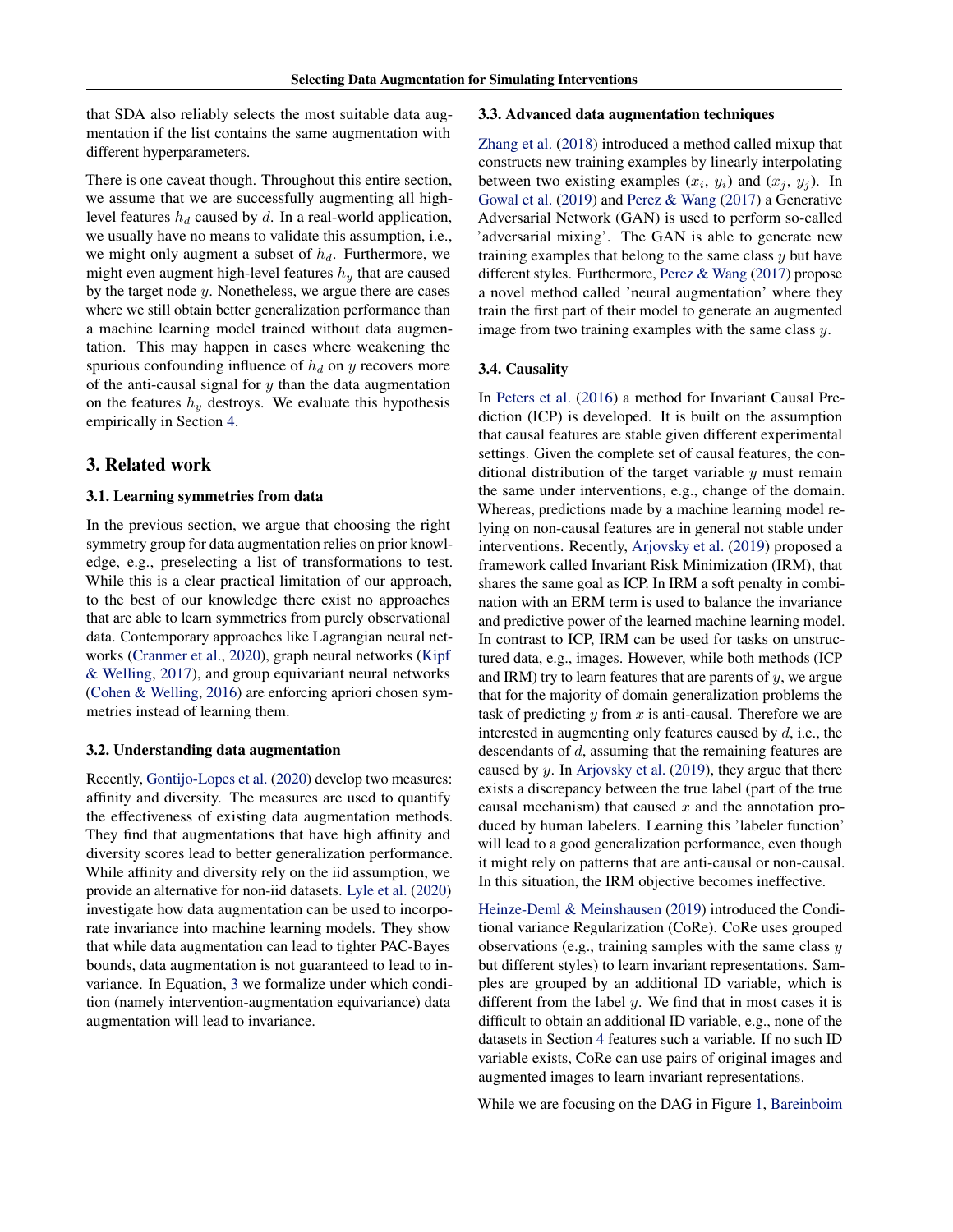<span id="page-6-0"></span>& Pearl (2016) and Mooij et al. (2019) have developed general graphical representations for relating data generating processes across domains. If the confounder  $c$  was observed methods that find stable feature sets such as those in Rojas-Carulla et al. (2018) and Magliacane et al. (2018), could be used. Furthermore, Subbaswamy et al. (2019) shows that instead of intervening in some cases, it is possible to fit an interventional distribution from observational data. However, imaging data poses a challenge that existing causal-based methods are not equipped to deal with thus motivating the use of data augmentation.

#### 4. Experiments

We evaluate the performance of data augmentation in combination with Empirical Risk Minimization (ERM) (Vapnik, 1992) on four datasets. While the first is a synthetic dataset, the other three are domain generalization benchmark image datasets (rotated MNIST, colored MNIST, and PACS) where the domain  $d$  and target  $y$  are confounded. The synthetic dataset is used to study the effect of data augmentation on a model's performance when high level-features caused by domain as well as high level-features caused by the label are augmented. For the benchmark image datasets, we first use SDA to select the best data augmentation techniques. The results for this first step can be found in Table 5 in the Appendix. Afterwards, we apply the selected data augmentations and train the respective model using ERM. Finally, we perform an ablation study where we apply all data augmentations to all three image datasets instead of the selected ones.

Code to replicate all experiments can be found under [https://github.com/AMLab-Amsterdam/](https://github.com/AMLab-Amsterdam/DataAugmentationInterventions) [DataAugmentationInterventions](https://github.com/AMLab-Amsterdam/DataAugmentationInterventions).

#### 4.1. Synthetic data

For the first experiment we simulate data from the linear Gaussian SCM in Figure 4 (right), where the corresponding DAG can be seen in Figure 4 (left).



Figure 4. DAG and linear Gaussian SCM for synthetic data.

We choose c, d, y,  $h_d$  and  $h_u$  to be five dimensional vectors.

Furthermore, we sample the elements of the square matrices  $W_c \rightarrow d$ ,  $W_c \rightarrow y$ ,  $W_d \rightarrow h_d$  and  $W_y \rightarrow h_y$  from  $\mathcal{N}(0, I)$ . In all of our experiments  $\sigma_c = I$  and  $\sigma = 0.1 \cdot I$ . The task is to regress  $\sum_{i=1}^{5} y_i$  from x, where  $x = [h_d, h_y]$ , a 10 dimensional feature vector. During training the data is generated using the DAG in Figure 4 (left), where due the confounder  $c$  the features  $h_d$  and y are spuriously correlated. During testing we set  $d := \mathcal{N}(0, I)$ , keeping  $W_{c\rightarrow d}$ ,  $W_{c\rightarrow y}$ ,  $W_{d\rightarrow h_d}$  and  $W_y \rightarrow h_y$  the same as during training. As a result, features  $h_d$ and y are no longer correlated. A model relying on features  $h_d$  will not be able to generalize well to the test data. In all experiments, we use linear regression to minimize the empirical risk. We choose to add noise sampled from a uniform distribution  $U[-10, 10]$  as our data augmentation technique. We vary the number of dimensions of  $h_d$  as well as of  $h_y$  that are augmented. Each experiment is repeated 50 times, in Figure 5 we plot the mean of the mean square error (MSE) together with the standard error.



Figure 5. Results on synthetic data.

In Figure 5, we see that ERM using only features  $h_y$  (pink line) achieves the lowest MSE. Next, we apply data augmentation to one, two, three, four, and five dimensions of  $h_d$  while keeping  $h_y$  unchanged (orange line). We find that if data augmentation is applied to all five dimensions of  $h_d$  we can match the MSE of ERM with only features  $h_y$ . In this case, we are satisfying the condition in Equation [3.](#page-3-0) Furthermore, we find that unsurprisingly the MSE of models trained with data augmentation applied to features  $h_y$  increases (green, red, purple, and brown line). However, we can see that as long as we apply data augmentation to at least three dimensions of  $h_d$  the resulting MSE is lower than ERM using all features  $h_d$  and  $h_y$  (blue line). Perhaps the most surprising result of this experiment is that there exist conditions under which applying data augmentation to features caused by d *and* features caused by y will result in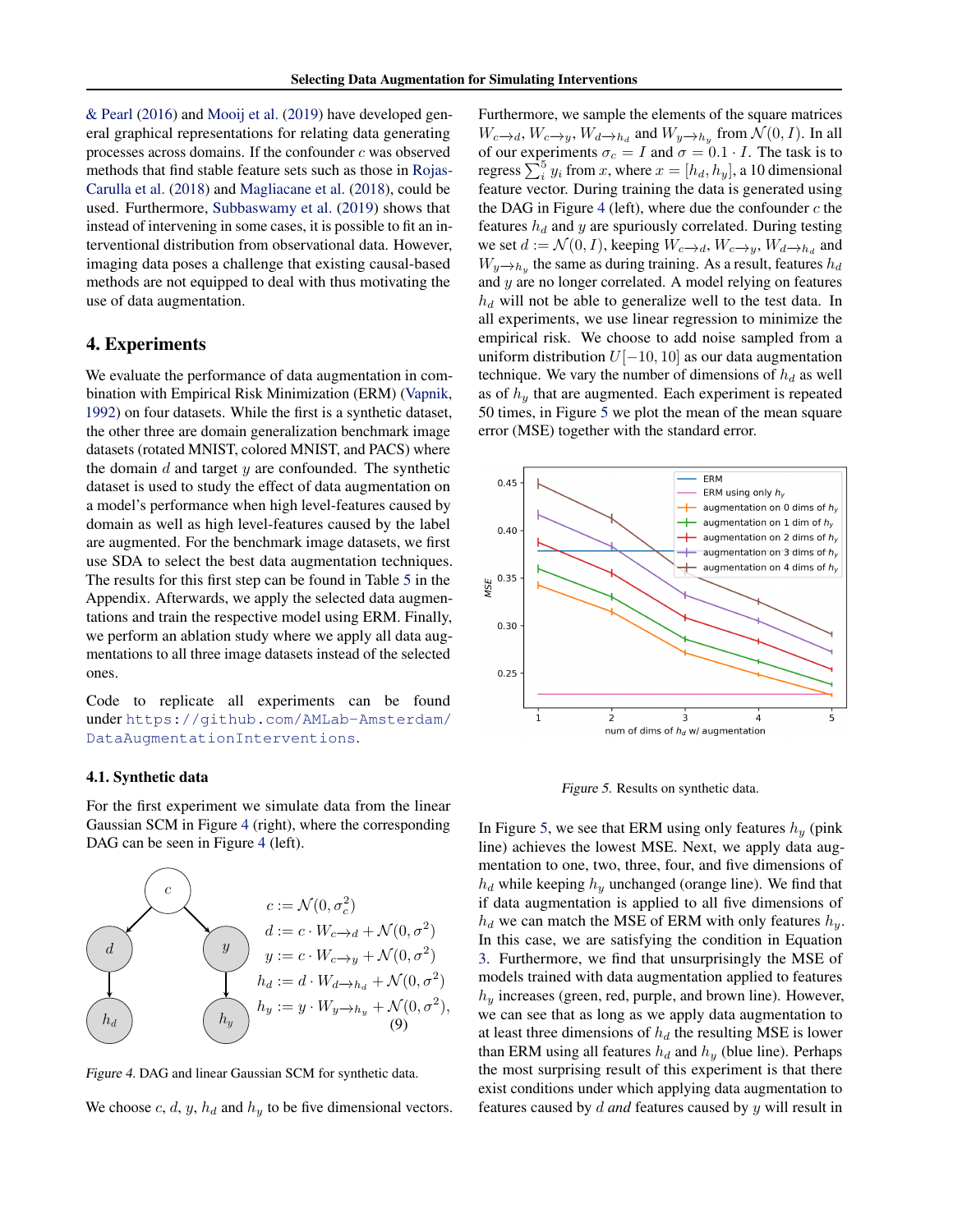better generalization performance compared to ERM using all features.

#### 4.2. Rotated MNIST

We construct the rotated MNIST dataset following Li et al. (2018). This dataset consists of four different domains  $d$ and ten different classes  $y$ , each domain corresponds to a different rotation angle:  $d = \{0^\circ, 30^\circ, 60^\circ, 90^\circ\}$ . We first randomly select a subset of images  $x$  from the MNIST training dataset and afterward apply the rotation to each image of the subset. For the next domain, we randomly select a new subset. To guarantee the variance of  $p(y)$  among the domains, the number of training examples for each digit class  $y$ is randomly chosen from a uniform distribution  $U[80, 160]$ .

For each experiment three of the domains are selected for training and one domain is selected for testing. For the test domain, the corresponding rotation is applied to the 10000 examples of the MNIST testset. In Table 2, we compare data augmentation in combination with ERM to ERM, a Domain Adversarial Neural Network (DANN) (Ganin et al., 2016) and a Conditional Domain Adversarial Neural Network (CDANN) (Li et al., 2018). All methods use a LeNet (LeCun et al., 1998) type architecture and we repeat each experiment 10 times. First, we use SDA to find the best data augmentation technique, where we use the same LeNet model and training procedure for the domain classifier and only samples from the training domains. The data augmentation with the lowest domain accuracy in all four cases, where we leave out one of the domains for testing, is 'rotation'. In addition, we perform an ablation study showing that SDA reliably picks the most suitable hyperparameters, the results can be found in Table 4 in the Appendix. Second, we apply random rotations between  $0^{\circ}$  and  $359^{\circ}$  to the images x during training, denoted by DA. If we assume  $h_d$ to be equal to the rotation angle of the MNIST digit in a given image  $x$ , applying random rotations to  $x$  is equal to a noise intervention on  $h_d$ , see Equation [3.](#page-3-0) As described in Section [2,](#page-2-0) applying random rotations to  $x$  can be understood as randomly sampling elements  $g$  from the two-dimensional rotation group  $SO(2)$ . Note that elements  $q \in SO(2)$  act trivially on  $h_y$ : Rotations do not change the digit shapes. The result is a training dataset where  $d$  and  $y$  are independent. In Table 2, we see that the results of DA are similar for all four test domains. Furthermore, we find that DA outperforms ERM, DANN, and CDANN, where CDANN is specially designed for the case where  $d$  and  $y$  are spuriously correlated.

Table 1. Results on Colored MNIST. Average accuracy  $\pm$  standard deviation for ten seeds.

| Acc ERM IRM                                                        | REx SDA |  |
|--------------------------------------------------------------------|---------|--|
| Train   87.4 ± 0.2 $70.8 \pm 0.9$ $71.5 \pm 1.0$ $72.1 \pm 0.4$    |         |  |
| Test   $17.1 \pm 0.6$ 66.9 $\pm 2.5$ 68.7 $\pm 0.9$ 74.1 $\pm 0.9$ |         |  |

Table 2. Results on Rotated MNIST results. Average accuracy for ten seeds.

| Target       | ERM  | <b>DANN</b> | CDANN | <b>SDA</b> |
|--------------|------|-------------|-------|------------|
| $0^{\circ}$  | 75.4 | 77.1        | 78.5  | 96.1       |
| $30^\circ$   | 93.4 | 94.2        | 94.9  | 95.9       |
| $60^{\circ}$ | 94.5 | 95.2        | 95.6  | 95.7       |
| $90^{\circ}$ | 79.6 | 83.0        | 84.0  | 95.9       |
| Ave          | 85.7 | 87.4        | 88.3  | 95.9       |

#### 4.3. Colored MNIST

Following Arjovsky et al. (2019), we create a version of the MNIST dataset where the color of each digit is spuriously correlated with a binary label  $y$ . We construct two training domains and one test domain where the digits of the original MNIST classes '0' to '4' are labeled  $y = 0$  and the digits of the classes '5' to '9' are are labeled  $y = 1$ . Subsequently, for  $25\%$  of the digits we flip the label y. We now color digits which are labeled  $y = 0$  red and digits which are labeled  $y = 1$  green. Last, we flip the color of a digit with a probability of 0.2 for the first training domain and with a probability of 0.1 for the second training domain. In the case of the test domain, the color of a digit is flipped with a probability of 0.9. By design, the original MNIST class of each digit ( $'0'$  to  $'9'$ ) is a direct cause of the new label y whereas the color of each digit is a descendant of the new label  $y$ .

The DAG of the colored MNIST, shown in Appendix Figure 6, deviates slightly from the DAG in Figure [1,](#page-2-0) nonetheless the reasoning in Section [2](#page-2-0) is still valid. In Table 1, we see that while ERM is performing well on the training domains it fails to generalize to the test domain since it is using the color information to predict  $y$ . In contrast, IRM (Arjovsky et al., 2019) and REx (Krueger et al., 2020) generalizes well to the test domain. Again, we use SDA to find the appropriate data augmentations. We use the same MLP and training procedure as in Arjovsky et al. (2019) for the domain classifier. We want to highlight that SDA only relies on samples from the two training domains whereas the hyperparameters of IRM and REx where fine-tuned on samples from the test domain as described in Krueger et al. (2020). In case of the colored MNIST dataset the selected data augmentations are 'hue' and 'translate', denoted by DA. As described in the Section [2,](#page-2-0) applying random permutations to the hue value of  $x$  is equivalent to randomly sampling and applying elements g from permutation group  $SO(2)$ . We argue that elements g do not change  $h_y$ : high-level features that contain information about the shape of each digit. In our experiment, we use the same network architecture and training procedure as described in Arjovsky et al. (2019). Each experiment is repeated 10 times. We find that DA can successfully weaken the spurious confounding influence of the domain  $d$  on  $y$ , see Table 1.